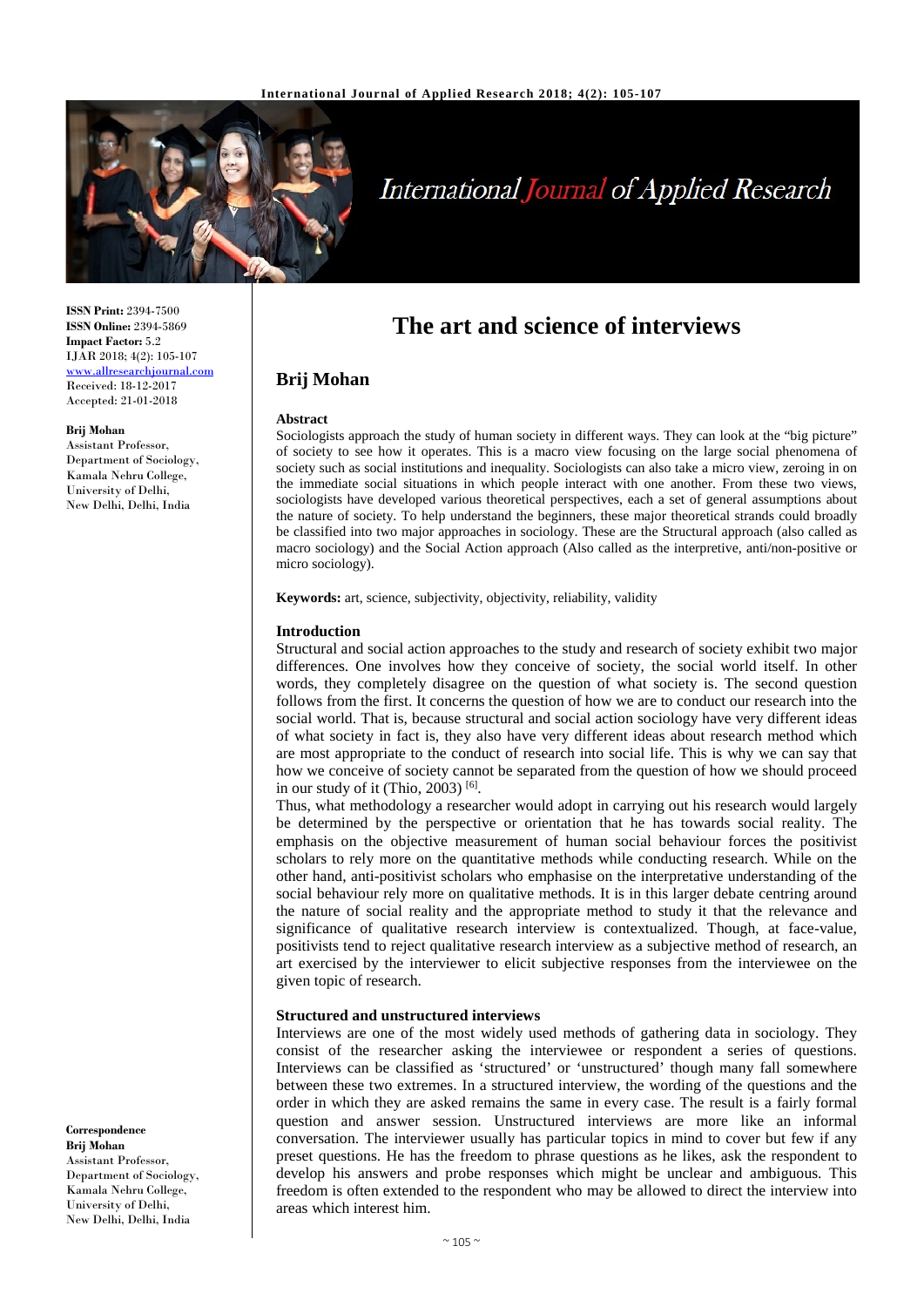Data from structured interviews are generally regarded as more reliable. Since the order and wording of questions are the same for all respondents, it is more likely that they will be responding to the same stimuli. Thus, different answers to the same set of questions will indicate real differences between the respondents. Different answers will not therefore simply reflect differences in the way questions are phrased. Thus, the more structured or standardized an interview, the more easily its results can be tested by researchers investigating other groups. By comparison data from unstructured interviews are seen as less reliable. Questions are phrased in a variety of ways and the relationship between interviewer and respondent is likely to be more intimate. It is unclear to what degree answers are influenced by these factors. Differences between respondents may simply reflect differences in the nature of the interviews. It is therefore more difficult to replicate an unstructured interview but the greater flexibility of unstructured interviews may strengthen the validity of the data. They provide more opportunity to discover what the respondent 'really means'. Ambiguities in questions and answers can be clarified and the interviewers can probe for shades of meaning. In general, structured interviews are regarded as appropriate for obtaining answers to questions of 'fact' such as the age, sex and job of the respondent. Unstructured interviews after seen as more appropriate for eliciting attitudes and opinions. Interview data are often taken as indications of respondents' attitudes and behaviour in everyday life although what a person says in an interview may have little to do with his normal routines. Even if the respondent does his best to provide honest answers, he may be unaware of the taken-for-granted assumptions which he employs in everyday life.

# **Issue of reliability and validity**

Various studies have suggested, though, that interviews pose serious problems of reliability and validity. This is partly due to the fact that interviews are interaction situations. Thus, the results of an interview will depend in part on the way the participants define the situation, their perceptions of each other and so on. Most studies have been concerned about the effects of interviewers on respondents. The significance of what has come to be known as 'interviewer bias' can be seen from research conducted by J. Allan Williams Jr. He suggests that the greater the status differences between interviewer and respondent, the less likely the respondent will be to express his true feelings. To test this proposition, Williams organized a series of interviews with 840 Blacks in North Carolina during the early 1960s. All the interviewers were female, thirteen were Black and nine White. Important differences were revealed between the results obtained by Black and White interviewers. For example, a significantly higher proportion of those interviewed by Black said they approved of civil rights demonstrations and school desegregation. In addition, more respondents refused to give any answers to these questions when faced with a White interviewer. Williams argues that Blacks often tended to give the answers they felt that White interviewers wanted to hear. He sees this as due to the nature of the power structure in the American South at the time of the research. Williams's findings suggest that when status differences are wide, as is often the case with middle-class sociologists interviewing members of the lower

working class, interview data should be regarded with caution (Haralambos and Heald,  $2006$ <sup>[3]</sup>.

# **Interviewer as a miner and traveller**

Steinar Kvale, in his book inter views: An Introduction to Qualitative Research Interviewing, however, uses two contrasting metaphors of the interviewer – as a miner or as a traveller. In the miner metaphor, knowledge is understood as buried metal and the interviewer is a miner who unearths the valuable metal. In other words, the knowledge is understood to be waiting in the subjects' interior to be uncovered, uncontaminated by the miner. The alternative traveller metaphor understands the interviewer as a traveller on a journey that leads to a tale to be told upon returning home. This view looks at role of the interviewer as that of an active and curious listener who describes the experiences of the respondents in qualitative terms informed by his own subjective interpretations.

Kvale questions those who tend to dismiss the qualitative research interview as unscientific. He argues that neither textbooks on social science methodology nor dictionaries of the English language provide any unequivocal and generally accepted definition of science. Hence, the characterization of qualitative interviews as scientific or unscientific, therefore, depends on how 'science' itself is defined or looked at:

- As knowledge distinguished from ignorance,<br> $\Lambda$ s one of the natural sciences, or
- As one of the natural sciences, or,
- As knowledge obtained from the application of scientific methods.

Kvale argues that though the interview does not belong to the methods of the natural sciences, yet, it can produce systematized knowledge. He uses a broad definition of science: the methodological production of new, systematic knowledge. While making a reference to the basic assumptions of positivism, Kvale argues that for any philosophy of science that eliminates the human factor in research, the qualitative interview based on interpersonal interaction must appear unscientific. According to him,

- The interview data consist of meaningful statements
- Such meaningful statements are themselves based on interpretations
- The interview involves a continual processes of interpretations

Kvale argues that quantified knowledge is not the goal of interview research. Since the main interview findings are expressed in language, interview statements can be ambiguous and contradictory. Thus, the findings may not be intersubjectively reproducible. In conclusion, from a positivist perspective, major features of the mode of understanding in the qualitative interview appear as methodological sources of error. Hence, in a positivist framework, the interview is not regarded as a scientific method but it doesn't mean that qualitative research interview is not scientific at all.

Kvale further questions the claim that qualitative research interview lacks objectivity. He investigates the concept of objectivity and finds it to be highly subjective in itself. According to one of the definitions, objectivity is defined in terms of intersubjectivity or intersubjective agreement. Kvale argues that the lack of intersubjective consensus